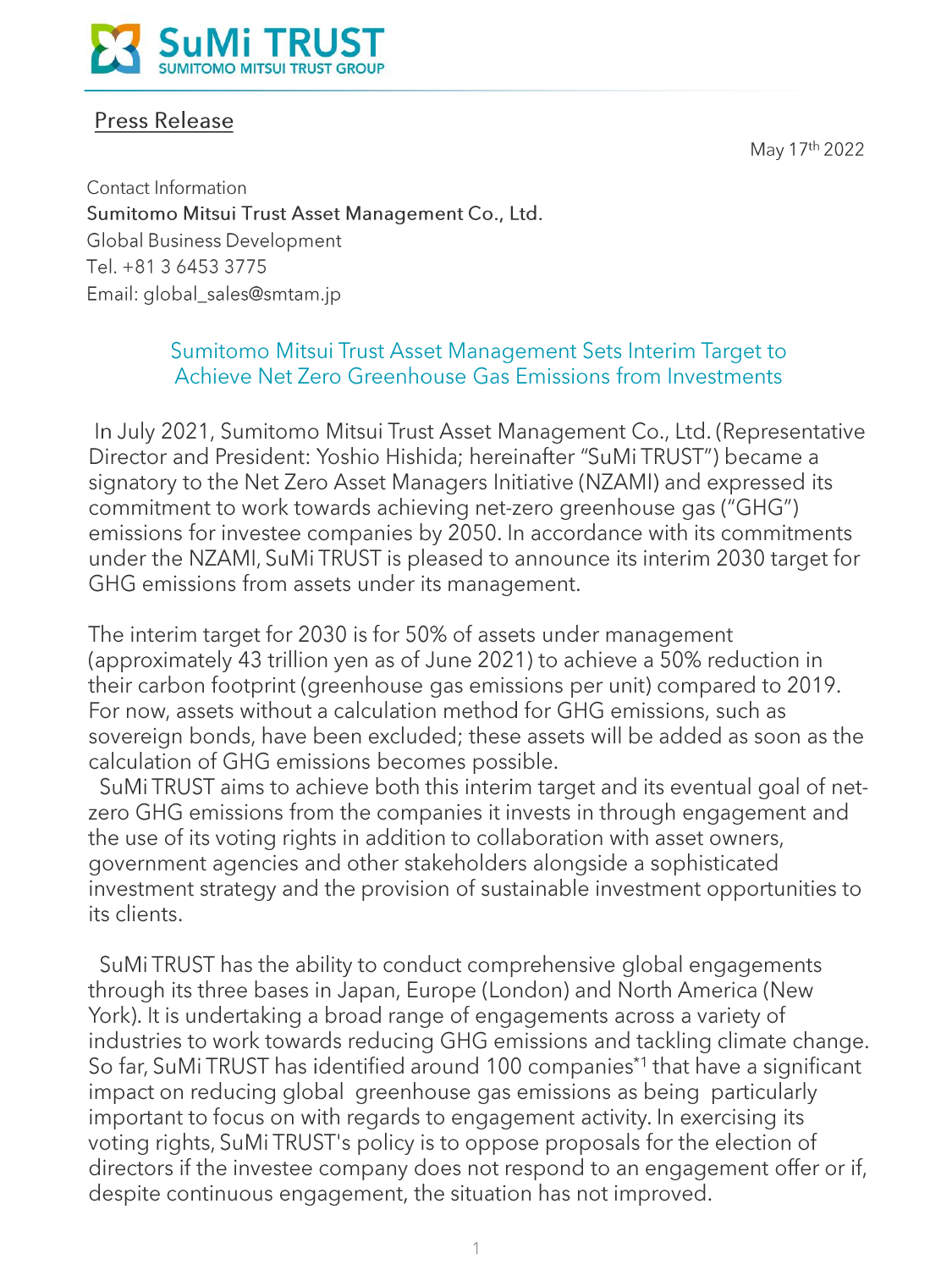

In addition, SuMi TRUST is actively involved in a number of initiatives to address ESG issues from a global perspective. It participates in Climate Action 100+ (CA100+) as a lead manager in the Asian region\*2 and also serves on the CA100+ steering committee as the investor representative for Asia. Also in Asia, SuMi TRUST is the lead manager of the Asian Utilities Engagement Program\*3 conducted by the Asia Investor Group on Climate Change (AIGCC). In North America, it participates in the Ceres Working Group on Land Use and Climate Terms of Reference\*4 organized through the Coalition for Environmentally Responsible Economies (Ceres).

In March this year, SuMi TRUST was appointed as the Asian representative member of the NZAMI Advisory Group, which consists of six signatory institutions, and participates in the overall management of NZAMI. Through these diverse collaborative efforts, SuMi TRUST will continue to proactively address the issue of climate change from a variety of perspectives.

SuMi TRUST endorses the Japanese version of the Stewardship Code and is a signatory to the United Nations Principles for Responsible Investment (PRI). As such, it aims to achieve sound growth and sustainability for companies and society as a whole by encouraging companies to resolve ESG issues through their business activities. Addressing issues surrounding climate change is an important component of this effort. The establishment of the 2030 interim target will be an opportunity to contribute further to the smooth transition to a lowcarbon society and the realization of a society with net-zero greenhouse gas emissions in the years beyond.

Mr Yoshio Hishida, CEO of SuMi TRUST said: "Climate change is one of the biggest issues facing the international community and investment institutions have a major role to play in addressing it. It has been our unwavering policy since we began stewardship activities nearly 20 years ago to work with companies to encourage improvement. In pursuit of our challenging interim targets, we will strengthen further our voting policy on climate change and engage with investee companies to agree greenhouse gas emission reduction plans and promote research on the technologies required for net-zero emissions in 2050."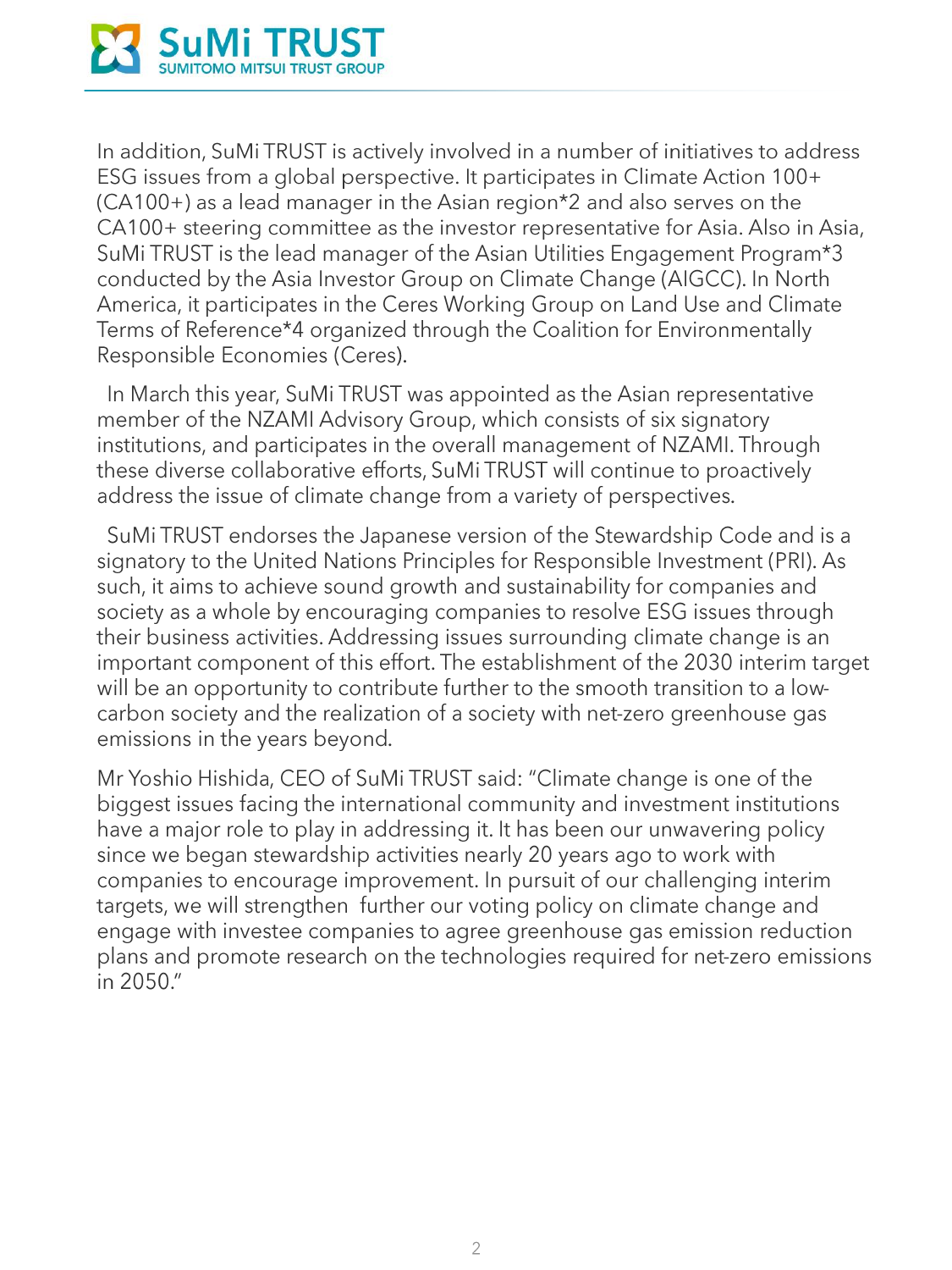

\*1: It is estimated that about 40 Japanese stocks and 60 foreign stocks cover approximately 40% of the total GHG emissions of all stock holdings of SuMi TRUST.

\*2: Engagement role on behalf of participating investment management organizations.

\*3: Collaborative engagement program targeting Asian utilities with high emissions from companies not designated as the focus companies in the CA100+ initiative.

\*4: Collaborative engagement program to address land use and climate change-related issues